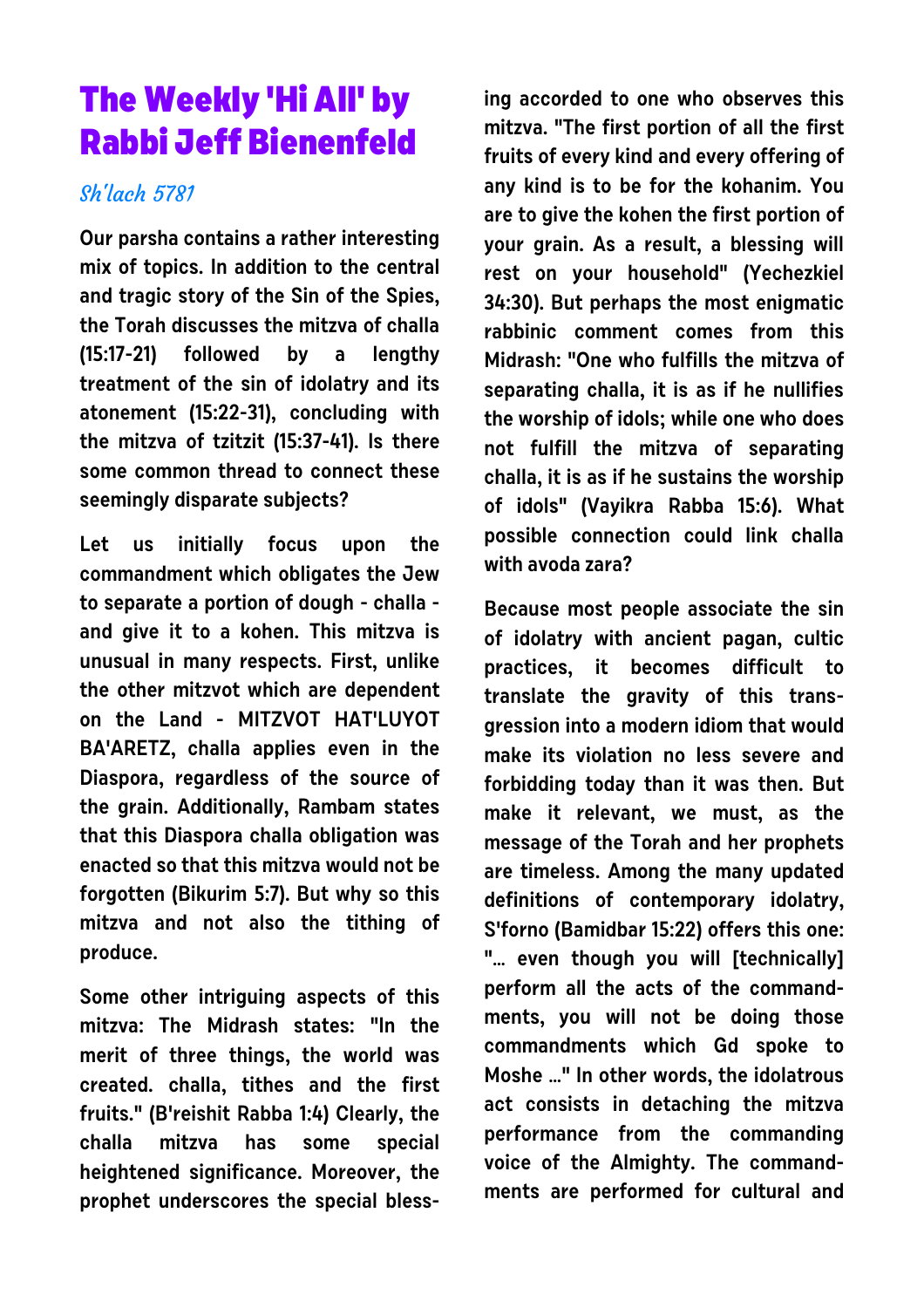**communal reasons. Their motivation is personal and subjective. The transcendental element, the awe-inspiring experience is absent. The sacred imperative, the pressing divine demand is neither heard nor felt. The mitzva has no Metzaveh (Commander)!** 

**The making of bread represents man's technological genius in transforming inedible grain into life-sustaining food. From the planting of the wheat seed to the final baking of the dough, the production of bread is a complex manmade affair. As such, the farmer-baker may easily succumb to the boast of "My strength and the might of my hand has made me all this wealth" (D'varim 8:17), forgetting - either intentionally or otherwise - that "… it was He who gave you strength to make wealth" (8:18). Given the ubiquity and essentiality of bread, it became this "staff of life" that required a religious catharsis. That is, there was a need to forthrightly remind the maker of bread that no matter his considerable human effort, it is Gd who ultimately provides sustenance to all. Apportioning a small measure of dough for Gd's appointed servant - the kohen, would serve to instill and underscore this fundamental belief. Hence, the mitzva of challa would come to counteract the idolatrous temptation to create distance between man and Gd, thereby weakening the relationship and allowing man to do whatever he pleases regardless of the Divine law.**

**What indeed is the central purpose of a mitzva if not to forge a close intimate bond between the Jew and Gd! Indeed, the essential meaning of the word itself - mitzva - denotes a braiding and weaving together. When the Jew rebels against the mitzva, he is not so much denying Gd's existence as he is rejecting - unwilling to accept - a relationship with Gd that is all-pervasive, intense and demanding. He'd like a vacation from Gd every now and then, some space without the ever-present pressure to scrutinize his behavior to ensure that it meets with Gd's approval.**

**Was this not the reason the spies sought to return to Egypt? Once they discovered that the Land would not be a place to even partially escape Gd's Presence - for it is a place where "… the eyes of HaShem, your Gd, are always upon it, from the beginning of the year to the year's end" (D'varim 11:12) - they tragically chose to return to a place where they would be free from the yoke of the commandments. No wonder then, our parsha records (15:32-36) the violation of Shabbat - that day, more than any other, that was given to us as an "eternal sign" (Sh'mot 31:13) of our covenantal and deep attachment to HaShem! No wonder our parsha concludes with the mitzva of tziztit which not only symbolizes the entire 613 commandments (Rashi 15:39), but whose t'cheilet-blue color was meant to continually remind us of Heaven (Menachot 43b).**